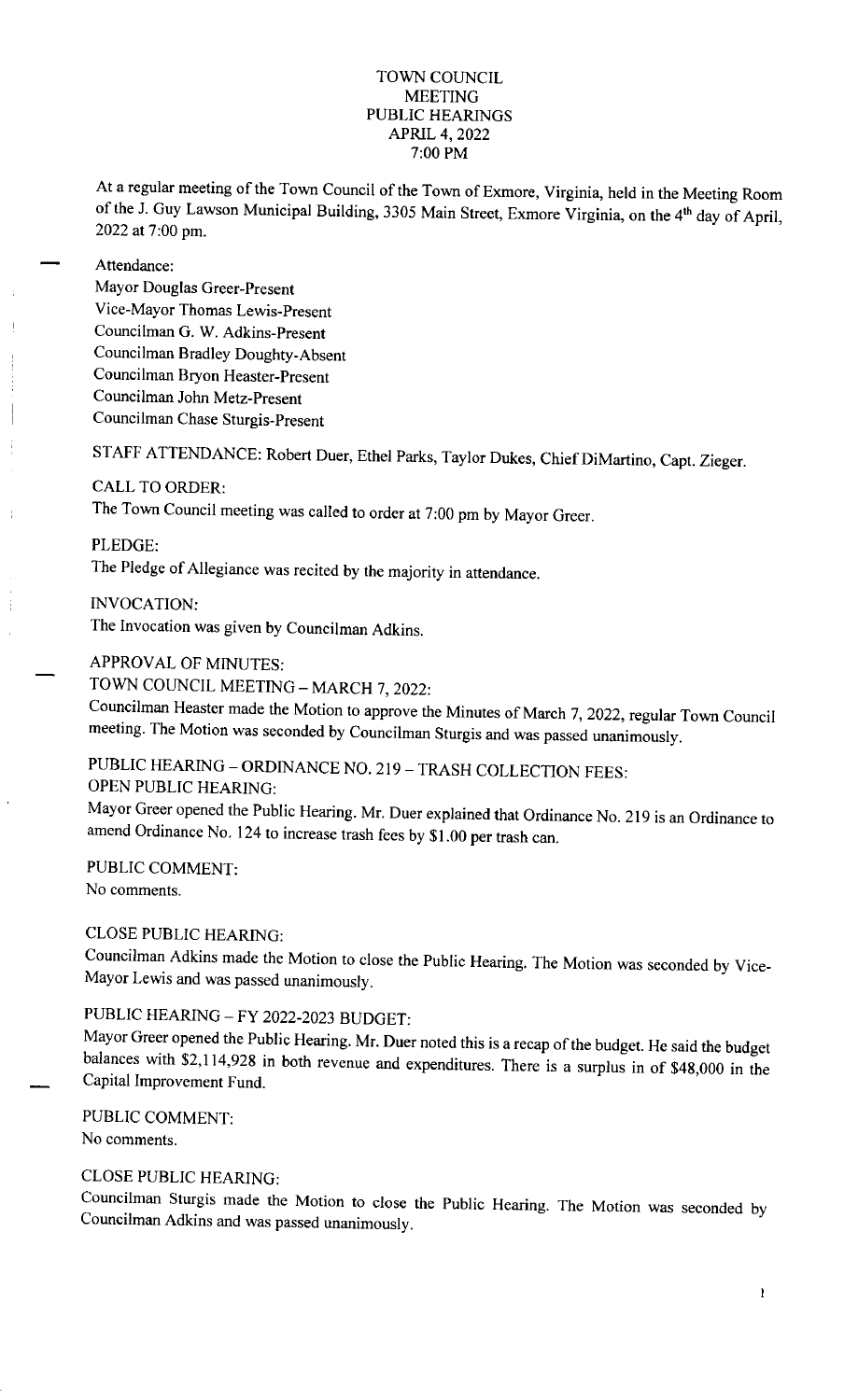## CITIZEN COMMENT (LIMIT OF 3 MINUTES PER SPEAKER):

Gregory Johnson, of the New Road Community, addressed the Mayor and Council regarding gun violence, the declining of a few apartments and the neighborhood in general. He stated that he feels threatened and unsafe. The property manager has told him that he will speak to the tenants about this, but there have been no improvements. Mr. Johnson said that living in this area is unacceptable and asked for help from the Mayor and Council. Mr. Duer noted that this would be addressed in following reports.

# TOWN MANAGER'S REPORT - MR. DUER:

Mr. Duer stated that there are no anniversaries this month, but Mrs. Wert's retirement date is April 26<sup>th</sup>. He said that there will be a luncheon for Mrs. Wert on April 25<sup>th</sup> and invited the Mayor and Council to attend.<br>The new and improved website is up and running. attend.

Mr. Duer said that there has been no official word from Richmond on the delegation of funds, but the funds are still in the budget.

CSB will be showing a movie in the Park on April 23'd.

Ava Wise is hosting an event in the New Road Community on April 18<sup>th</sup>. Congresswoman Luria and other delegates will be attending to award the \$500,000 grant.

Little Hands Little Feet has requested a crosswalk at the intersection of Grayson Avenue and Main Street. Mr. Duer noted that VDOT needs a resolution from the Town before they can install the crosswalk. Councilman Sturgis made the Motion to adopt a Resolution to provide a pedestrian crosswalk at the intersection of Grayson Avenue and Main Street for Little Hands Little Feet. The Motion was seconded by Councilman Metz.

The residents on Crowne Avenue want VDOT to clean and maintain the ditches on Crowne Avenue. Mr. Duer said that we need a resolution requesting VDOT improve the drainage on Crowne Avenue. Councilman Sturgis made the Motion to adopt a resolution requesting VDOT improve and maintain the ditches on Crowne Avenue. The Motion was seconded by Councilman Heaster and was passed unanimously.

Mr. Duer mentioned that election forms are available to anyone who is interested. They must be turned in to the Voter Registrar's office no later than June 21, 2022.

FINANCIAL REPORT - MR. DUER:

MARCH FINANCIALS:

Mr. Duer reported the income for the month of March was \$184,143 and expenses were \$200,021 leaving the Town with a net loss of \$15,878.

YTD SUMMARY:

The year-to-date income is at \$1,864,128 and expenses are \$1,725,065 for a net income of \$139,063.

#### NEW BUSINESS:

TOWN ATTORNEY:

Mr. Duer informed the Mayor and Council that our Town Attorney is ceasing to operate. He said that he has reached out to other attorneys but has not heard back from them yet.

## HANDS-FREE DRIVING POLICY:

Mr. Duer stated that we wish to add a mandatory hands-free driving policy to our employee handbook. He said that it states that at no time shall an employee be using a phone while operating a Town vehicle. Councilman Sturgis made the Motion to adopt the mandatory hands-free driving policy. The Motion was seconded by Councilman Adkins and was passed unanimously.

#### OLD BUSINESS:

REVISION OF ORDINANCE NO. 147:

REQUIRING WATER AND SEWER HOOKUPS - MR. DUER & MR. DUKES:

Mr. Dukes noted that we would like to hold a Public Hearing next month to pass the mandatory water and sewer hookup ordinance. The Council was in agreement.

UPDATE ON SEWER PROJECT - MR. DUER & MR. DUKES:

Mr. Dukes noted that the plans for the new sewer project have to be approved before going out for bid. He is anticipating the project will go out to bid by mid-summer.

LOAN/GRANT STATUS:

i.

 $\frac{1}{4}$ 

 $\begin{array}{c} 1 \\ 1 \\ 1 \end{array}$